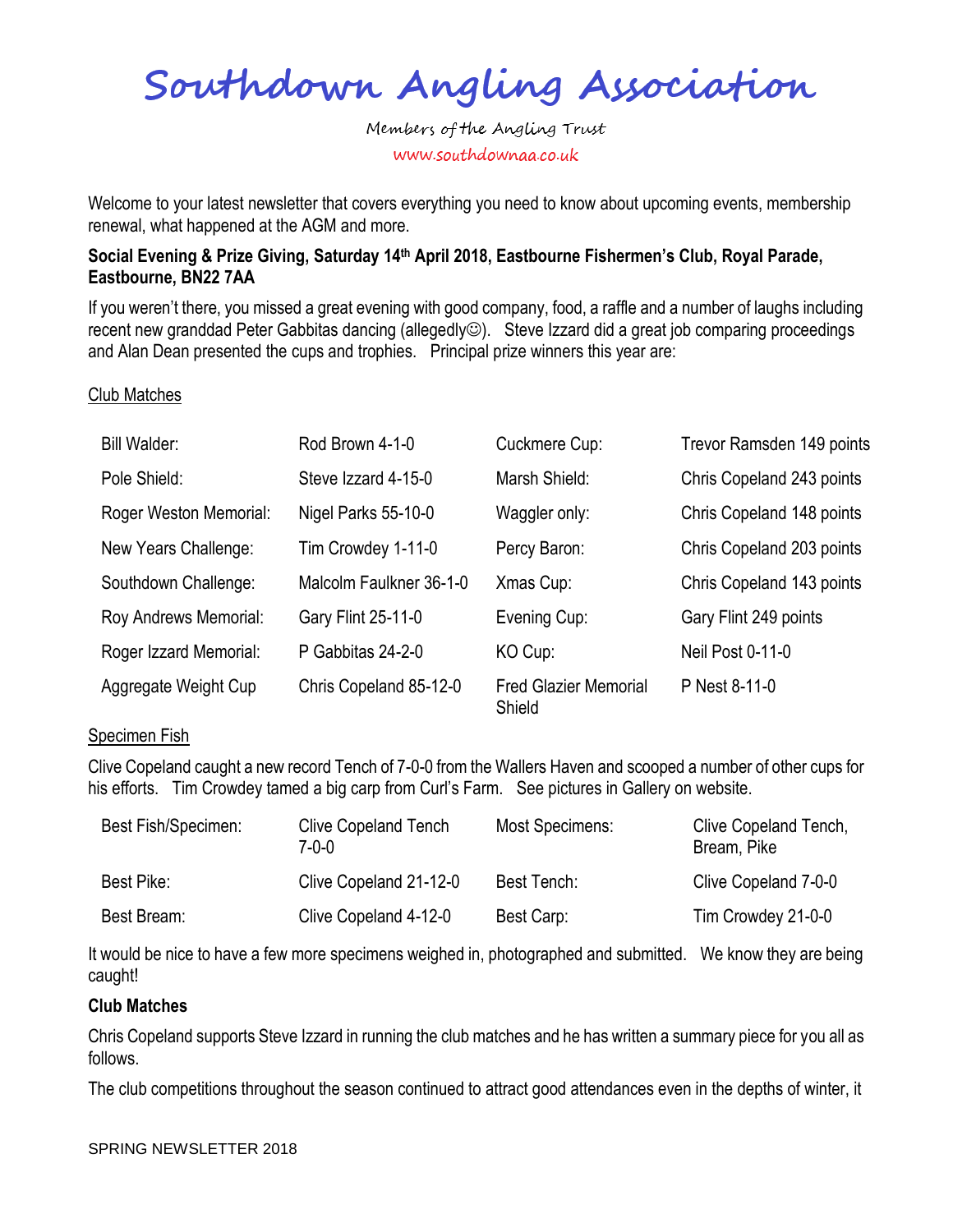Southdown Angling Association

seems from the start of November to the middle of March the weather has been very up and down. In general most weekends we've had to suffer gale force winds and rain or a biting easterly wind coupled with very low temperatures. Remember the Beast from the East? Well as I write this we are awaiting the arrival of "The son of the Beast", another weekend of sub zero temperatures a chilly wind with snow showers and it's mid March ! (sounds very enjoyable Ed)

Pleasingly the regular match guys have enjoyed many great competitions throughout the year. The first match of the season back in June at Boreham Street was won by Malcolm Faulkner with a decent bag of bream. Malcolm securing the Southdown Challenge trophy with 36lbs of our slimy friends. At the same venue a month later 27 anglers turned out for the Roger Weston Memorial match, the bream showed again with Nigel Parks romping home with 55lbs, Tim Relf at the next peg landed 53lbs and lost 8 fish! Chris Copeland won the night match with 24lbs of bream at Middle Bridge and Neil Post had 15lbs of them in the first round of the Marsh shield at Middle bridge in August.

It's not only been all stretches of the Wallers producing, decent weights were also recorded on stretches of the Cuckmere. A number of good sized carp also being landed here along with tench and bream.

At Marle Green the carp are certainly putting in an appearance, Peter Gabbitas securing the Roger Izzard Memorial trophy with 24lbs and in late summer Gary Flint the Roy Andrews memorial trophy with 25lbs.

During the winter months the weights on the Wallers held up pretty well with 10lbs of roach and skimmers winning a match in January.

If you want to fish the matches the competition guys are a nice friendly bunch who will gladly welcome you along. All match fixtures are listed in the club card with details of times and venues. Pools entrance is optional but if you like to enter the pools the cost is £5. Matches in general are held on most Sunday's during the season, including several away matches fishing against other clubs. We also have 6 Evening Cup matches in the summer along with a Pole Shield evening match. If you'd like more information please contact either Steve Izzard or Chris Copeland whose numbers can be found in the club card.

## **Membership Renewals**

We are making some changes to the arrangements for paying membership subscriptions to make it easier for you to subscribe and to make it easier for us to manage. Next year we may take a further step and move to a comprehensive on-line platform that will facilitate payment by debit card and Paypal etc.

For the 2018 to 2019 membership year, the available methods of payment are in order of preference as follows: -

- 1. By Internet Banking via the Treasurer. Complete your membership form(s) and send them with a covering e-mail to [saa.subs2018@btinternet.com.](mailto:saa.subs2018@btinternet.com) You will receive a reply confirming receipt, the total membership subscription due, a payment reference and our bank account details for payment. Once we have received your monies, your membership book(s) will be sent to you by post. You should allow for a 7 to 10 day turnaround period to receive your membership book(s);
- 2. By post via the Membership Secretary. Complete the form(s) as necessary and forward with your cheque remittance and a self addressed & stamped C5 envelope for the return of your membership book(s) to: -

SAA Membership Secretary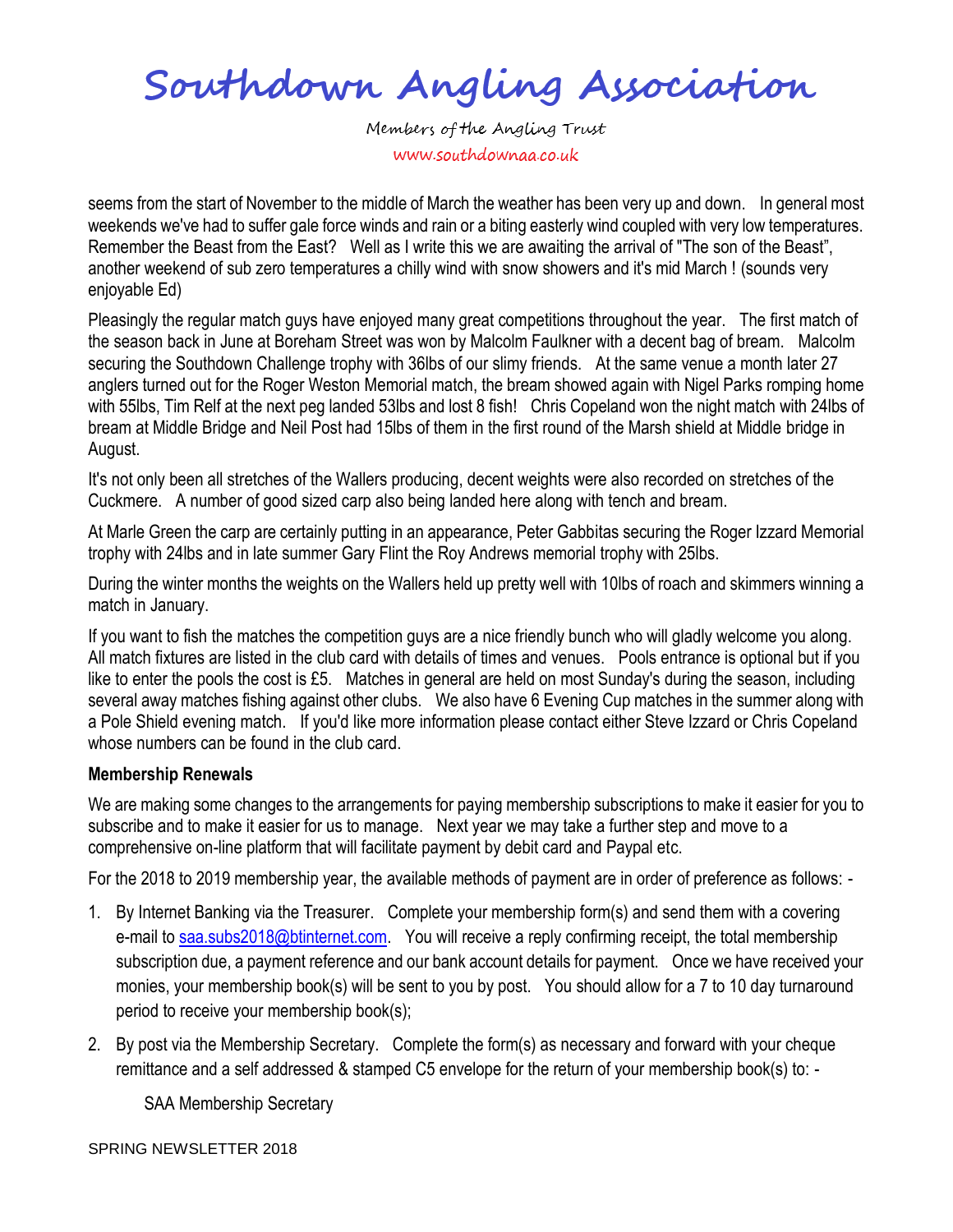Southdown Angling Association

c/o 12 Harold Avenue Hailsham East Sussex BN27 1EL

Please do not send cash. You should allow for a 7 to 10 day turnaround period to receive your membership book(s). Note that renewal in person via the Membership Secretary is not available and postal memberships are no longer available from Polegate Angling Centre (PAC). Any latent submittals via PAC will be accepted but may be subject to an extended turnaround; and

3. You can renew in person via our agents at the Polegate Angling Centre in Eastbourne or Anglers Den in Pevensey Bay.

Your 2018 Membership Form is enclosed with this newsletter (attached if received via e-mail) for you to renew your membership for a further year. It is also available via our website if you need additional copies [\(www.southdownaa.co.uk\)](http://www.southdownaa.co.uk/).

# **Contacting You**

The easiest, cheapest and most efficient way for us to contact you is by e-mail. It's true that an e-mail can be lost among many others and even get directed to your spam folder, but if you add SAA e-mail addresses as safe senders and or set-up rules to direct our messages to a SAA folder, they are easily managed and recognised. Many of you have already provided an e-mail address and will have received this newsletter electronically and that's great. If those who haven't yet can do so, that will save us a lot of time, effort and money. If you haven't registered an address with us, but would be quite happy to receive information this way, simply send an e-mail to:

## [saa.subs2018@btinternet.com](mailto:saa.subs2018@btinternet.com)

with "SAA Newsletter" as the subject and you will be included for the future. If you change your e-mail address, please don't forget to let us know.

## **21st Annual General Meeting on 8th February 2018**

We had a businesslike AGM attended by 21 members held at the Eastbourne Fishermen's Club. Most importantly, we elected John Stanbury and Michael Wood (returning) to the committee. John, Michael and Chris Copeland will be taking on secretarial type duties going forwards, with both Mike Richardson and Laura Angell standing down.

Mike particularly has been a long standing servant of the SAA, being Secretary for a number of years and being heavily involved in the inauguration of SAA in 1997. He has been wanting to stand down from Secretarial duties for a number of years and it is pleasing that we can now give him a well deserved rest! We are grateful for everything that he has done for SAA and delighted that he will continue to be available in a consultancy type role to help the new management team find their way. We should also thank Laura who undertook a number of duties for us last year, fitting this around looking after her two young children.

The other main point of note is that membership numbers continue to hold at a good level and accordingly finances are currently sound.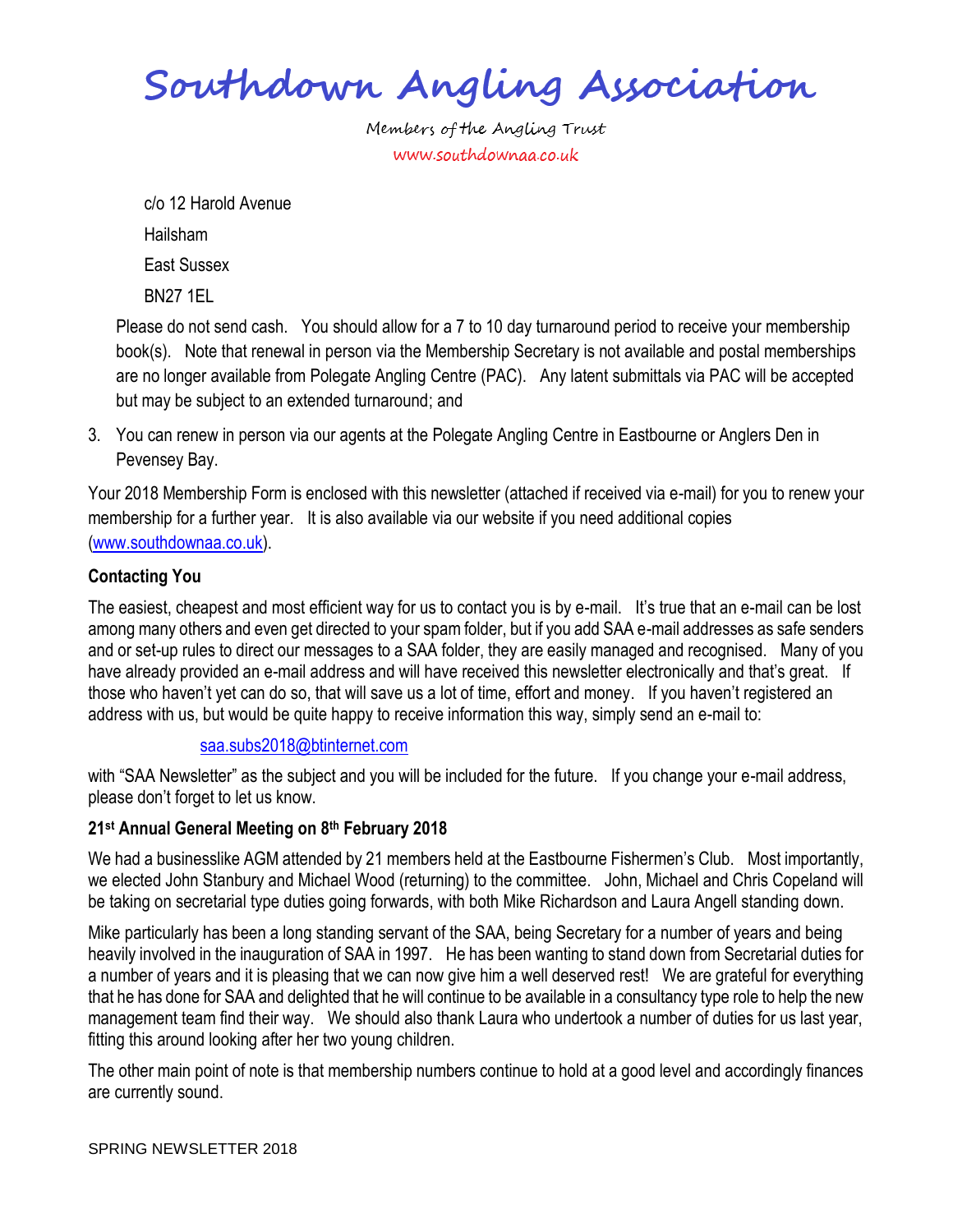Southdown Angling Association

#### **Web Site**

Our website is at [www.southdownaa.co.uk.](http://www.southdownaa.co.uk/) It is regularly updated with contemporary information including news of events and match reports. It also features an impressive array of photographs of your catches. This is where you can help. We would be very grateful to receive your news for our features. Your report could be about a recent fishing trip when you enjoyed a fantastic days sport, it may be about the capture of a club record or specimen fish, your success in a recent competition, or you may want to feature a specific club venue or tackle tip. You can also send us pictures of fish you've caught or photos you've taken of our terrific waters, whatever, it's entirely up to you. Please try and get involved by sending us any items you are happy to share with the wider fishing world, by e-mail to: webmaster@southdownaa.co.uk.

#### **Water Maintenance**

Important swim clearance and general water maintenance is carried out by a few members all year round. There are times however, when we need more helpers to carry out more comprehensive maintenance work. With this in mind we have scheduled the following dates and venues for water maintenance this year:

29<sup>th</sup> April 2018 at Curl's Farm; 6<sup>th</sup> May at Marle Green; 20<sup>th</sup> May at Marle Green; and 10<sup>th</sup> June at Pevensey Haven (bypass end/Sheepwash Piece)

All these dates are Sundays and if you can help, please contact our Water Maintenance Manager, Peter Gabbitas, telephone 01323 440734, to volunteer your services, or just turn up on the day, armed with suitable tools and clothing. Normal start time is 9am.

Thanks to Peter, Michael Wood, Alan Woods, Alan Law and others for everything that was done during 2017 and to Michael for everything he has already done in  $2018$  $\odot$ .

### **Padlock Codes**

Just to remind you padlock access codes are changed every year on or before 1<sup>st</sup> May to maintain security of access to some of our waters. You will find the new general access code in your year book when you renew your membership.

If you are a Disabled Member holding a Concessionary Rod Licence issued by the Environment Agency and you need access through the second locked gate at Curl's Farm, please contact the Secretary, John Stanbury, Tel: 01323 371388, email: [johnstanbury@talktalk.net.](mailto:johnstanbury@talktalk.net) Note that presently, access down to the water at Curl's Farm is very muddy, uneven and deeply rutted in places. If you choose to drive down it is at your own risk and SAA can provide no assistance if you get stuck.

### **North Farm Pool, Marle Green – Water Closures**

As always, due to other activities taking place on this site, there will be occasions when this venue is closed to Association members. The closure dates for this year are listed below. Please note that there may be additional closure dates during the year and these will be advised to members via e-mail and on our website.

Saturday 7<sup>th</sup> April, Saturday 21<sup>st</sup> April, Sunday 22<sup>nd</sup> April, Sunday 13<sup>th</sup> May, Saturday 26<sup>th</sup> May, Monday 28<sup>th</sup> May to Friday 1<sup>st</sup> June inclusive, Saturday 30<sup>th</sup> June, Saturday 7<sup>th</sup> July, Sunday 8<sup>th</sup> July and Friday 14<sup>th</sup> September to Sunday 16<sup>th</sup> September inclusive.